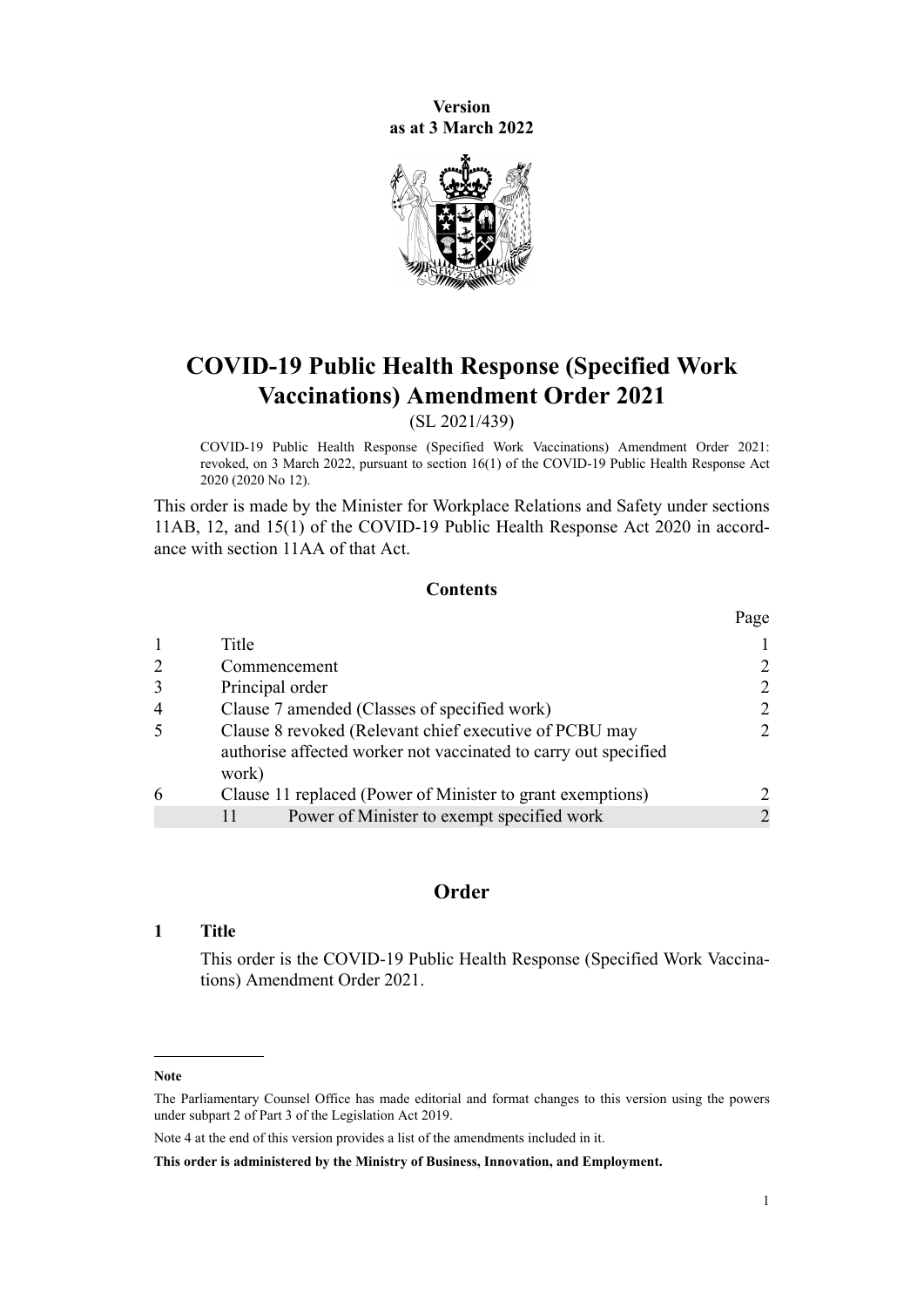#### <span id="page-1-0"></span>**2 Commencement**

This order comes into force at 11.59 pm on 24 December 2021.

#### **3 Principal order**

This order amends the [COVID-19 Public Health Response \(Specified Work](http://legislation.govt.nz/pdflink.aspx?id=LMS617270) [Vaccinations\) Order 2021](http://legislation.govt.nz/pdflink.aspx?id=LMS617270).

#### **4 Clause 7 amended (Classes of specified work)**

In [clause 7](http://legislation.govt.nz/pdflink.aspx?id=LMS617294), insert as subclauses (2) and (3):

- (2) However, the following work is not specified work:
	- (a) any work that belongs to a class specified in Schedule 2 carried out by an affected worker who is not vaccinated that the relevant chief executive of the PCBU is satisfied—
		- (i) is unanticipated, necessary, and time-critical and cannot be carried out by a person who is vaccinated; and
		- (ii) must be carried out to prevent the ceasing of operations:
	- (b) any work that belongs to a class specified in Schedule 2 carried out by an affected worker who is not vaccinated that is necessary in order to preserve or protect a person's life, health, or safety in an emergency.
- (3) In subclause (2)(a), **relevant chief executive of the PCBU** means,—
	- (a) in relation to work for the New Zealand Police, the Commissioner of Police:
	- (b) in relation to work for the Defence Force, the Chief of Defence Force.
- **5 Clause 8 revoked (Relevant chief executive of PCBU may authorise affected worker not vaccinated to carry out specified work)** Revoke [clause 8.](http://legislation.govt.nz/pdflink.aspx?id=LMS617296)
- **6 Clause 11 replaced (Power of Minister to grant exemptions)**

Replace [clause 11](http://legislation.govt.nz/pdflink.aspx?id=LMS617299) with:

# **11 Power of Minister to exempt specified work**

- (1) A PCBU may, by notice in writing, apply to the Minister for Workplace Rela‐ tions and Safety (the **Minister**), for an exemption in relation to work that—
	- (a) belongs to a class of work specified in Schedule 2; and
	- (b) is carried out by an affected worker who is not vaccinated and who is specified in the application (a **specified worker**).
- (2) The PCBU must, in writing, inform the specified worker of the application.
- (3) If the Minister receives an application, the Minister may ask the PCBU to pro‐ vide any evidence or other information that may be reasonably required for the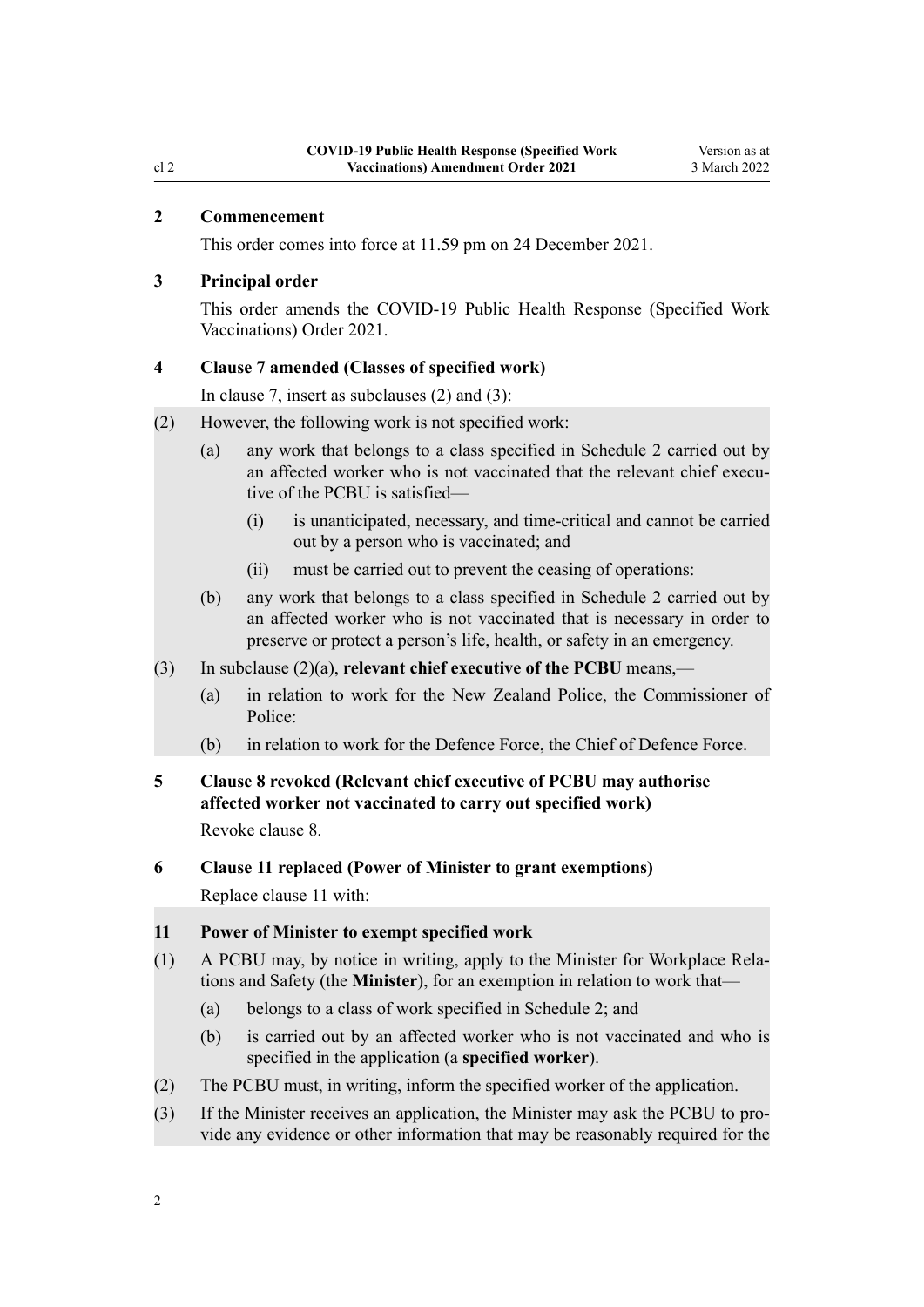purposes of deciding whether to exempt the work carried out by the specified worker.

- (4) The Minister may grant the exemption if the Minister is satisfied, on the basis of the evidence or other information provided by the PCBU, that—
	- (a) the exemption is necessary or desirable—
		- (i) to promote the purpose of the Act; and
		- (ii) to prevent significant disruption to—
			- (A) the essential operations of the New Zealand Police, in the case of an application to exempt work carried out by a specified worker who belongs to a class specified in Part 1 of Schedule 2:
			- (B) the essential operations of the Defence Force, in the case of an application to exempt work carried out by a specified worker who belongs to a class specified in Part 2 of Schedule 2; and
	- (b) the extent of the exemption is not broader than is reasonably necessary to address the matters that gave rise to the exemption.
- (5) Before granting an exemption, the Minister must take into account the extent to which the work carried out by the specified worker is necessary, including—
	- (a) whether the work could reasonably be delayed to facilitate vaccination of the specified worker; and
	- (b) whether the work could reasonably be performed by any other person who is vaccinated; and
	- (c) the public health risk associated with the work carried out by the specified worker.
- (6) The Minister may impose conditions on the exemption as the Minister con‐ siders necessary.
- (7) The Minister must, in writing, inform the PCBU and the specified worker of the outcome of the application and, if the exemption is granted, when the exemption expires.
- (8) If an exemption is granted under this clause, the PCBU must provide the speci‐ fied worker with a copy of the exemption that states when the exemption expires.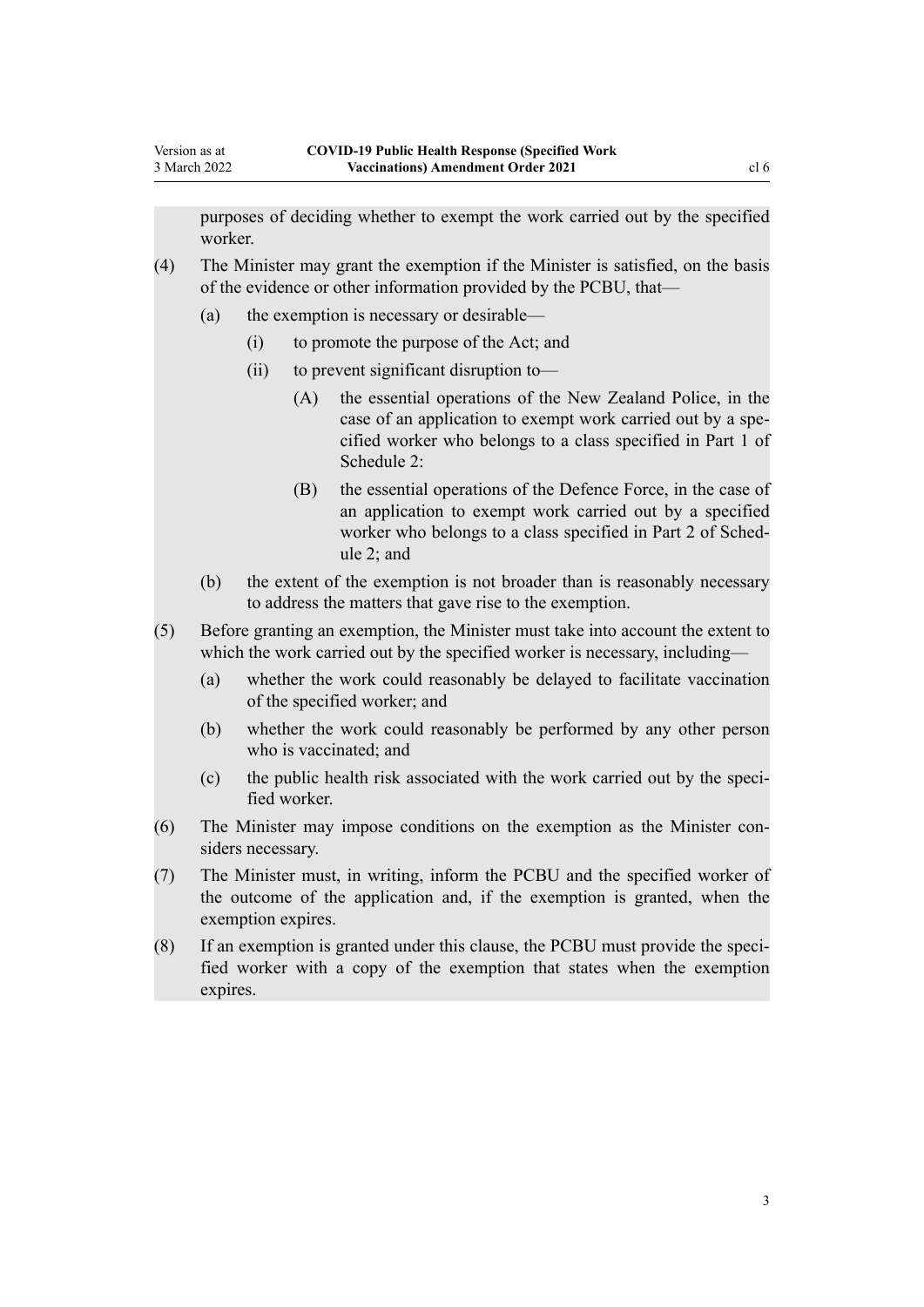Dated at Wellington this 22nd day of December 2021.

Hon Michael Wood, Minister for Workplace Relations and Safety.

# **Explanatory note**

*This note is not part of the order, but is intended to indicate its general effect.*

This order, which comes into force at 11.59 pm on 24 December 2021, amends the [COVID-19 Public Health Response \(Specified Work Vaccinations\) Order 2021](http://legislation.govt.nz/pdflink.aspx?id=LMS617270) (the **principal order**).

*[Clause 4](#page-1-0)* inserts into the principal order *new clause 7(2) and (3)*, which provides that certain work that belongs to a class of work in [Schedule 2](http://legislation.govt.nz/pdflink.aspx?id=LMS617313) is not specified work in specified circumstances.

*[Clause 5](#page-1-0)* consequentially revokes [clause 8](http://legislation.govt.nz/pdflink.aspx?id=LMS617296) of the principal order as the substance of the provision is covered in *new clause 7(2)* of the principal order.

*[Clause 6](#page-1-0)* replaces [clause 11](http://legislation.govt.nz/pdflink.aspx?id=LMS617299) of the principal order, which provides the Minister for Workplace Relations and Safety (the **Minister**) with the power to grant exemptions from the provisions of the principal order. *New clause 11* clarifies that the Minister may grant an exemption in respect of work that belongs to a class of work in Sched[ule 2](http://legislation.govt.nz/pdflink.aspx?id=LMS617313) in specified circumstances.

# *Approval by resolution required*

This order must be approved by a resolution of the House of Representatives before the expiry of the period described in [section 16\(2\)](http://legislation.govt.nz/pdflink.aspx?id=LMS344186) of the COVID-19 Public Health Response Act 2020. If this does not happen, the order is revoked on the expiry of that period.

Issued under the authority of the [Legislation Act 2019](http://legislation.govt.nz/pdflink.aspx?id=DLM7298104). Date of notification in *Gazette*: 22 December 2021.